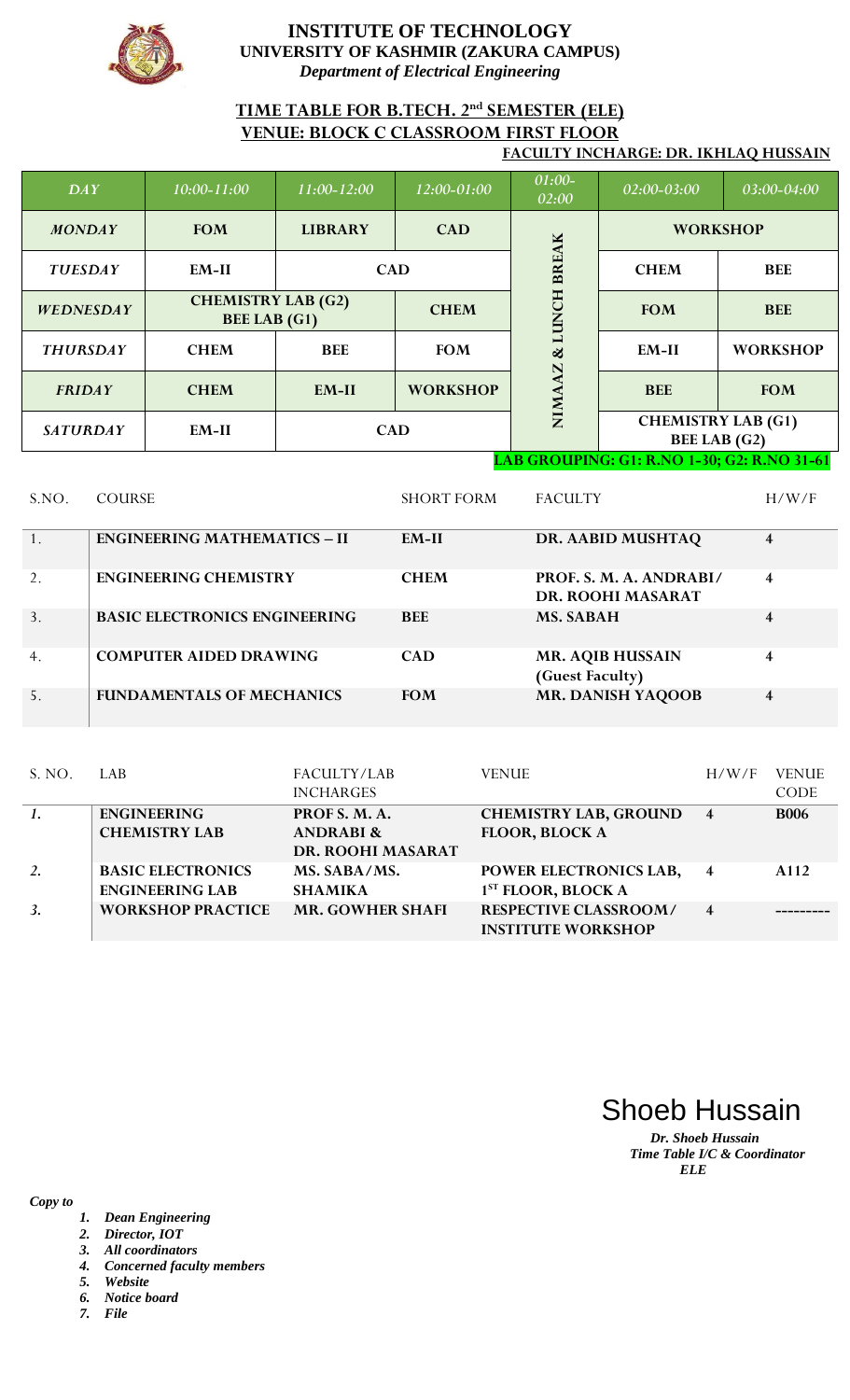

### **TIME TABLE FOR B. TECH 4th SEMESTER (ELE)**

## **VENUE: A103**

#### **FACULTY INCHARGE: MR AARISH SHAHEEN**

| DAY              | $10:00 - 11:00$   | 11:00-12:00                                                                   | 12:00-01:00       | 01:00-<br>02:00    | 02:00-03:00     | 03:00-04:00                                                               |
|------------------|-------------------|-------------------------------------------------------------------------------|-------------------|--------------------|-----------------|---------------------------------------------------------------------------|
| <b>MONDAY</b>    | <b>MTH-IV</b>     | <b>HYDRAULICS</b><br><b>CTRL</b>                                              |                   |                    | <b>ANALOG</b>   |                                                                           |
| <b>TUESDAY</b>   | <b>CTRL</b>       | <b>MACHINES</b><br><b>MTH-IV</b>                                              |                   |                    | <b>DELD</b>     | <b>ANALOG</b>                                                             |
| <b>WEDNESDAY</b> | <b>HYDRAULICS</b> | <b>ANALOG ELECTRONICS LAB (G1)</b><br><b>ELECTRICAL MACHINES LAB</b><br>(G2)  |                   | <b>LUNCH BREAK</b> |                 | <b>DELD</b>                                                               |
| <b>THURSDAY</b>  | <b>CTRL</b>       | <b>MACHINES</b>                                                               | <b>HYDRAULICS</b> |                    |                 | <b>ANALOG</b>                                                             |
| <b>FRIDAY</b>    | <b>CTRL</b>       | <b>ELECTRICAL MACHINES LAB</b><br>(G1)<br><b>DIGITAL ELECTRONICS LAB (G2)</b> |                   | AZ<br><b>NIMA</b>  | <b>MACHINES</b> | <b>MTH-IV</b>                                                             |
| <b>SATURDAY</b>  | <b>DELD</b>       | <b>MTH-IV</b><br><b>MACHINES</b>                                              |                   |                    |                 | <b>ANALOG ELECTRONICS LAB (G2)</b><br><b>DIGITAL ELECTRONICS LAB (G1)</b> |

#### **LAB GROUPING: G1: R.NO 1-35; G2: R.NO 36-LAST**

| S.NO. | <b>COURSE</b>                                         | <b>SHORT FORM</b> | <b>FACULTY</b>                         | H/W/F                   |
|-------|-------------------------------------------------------|-------------------|----------------------------------------|-------------------------|
| 1.    | <b>ELECTRICAL MACHINES -II</b>                        | <b>MACHINES</b>   | <b>MR. AARISH SHAHEEN</b>              | $\overline{\mathbf{4}}$ |
| 2.    | <b>ENGINEERING MATHEMATICS-IV</b>                     | <b>MTH-IV</b>     | DR. AIJAZ AHMAD                        | $\overline{\mathbf{4}}$ |
| 3.    | <b>CONTROL SYSTEMS-I</b>                              | <b>CTRL</b>       | <b>DR. SHOEB HUSSAIN</b>               | 4                       |
| 4.    | <b>ANALOG ELECTRONIC CIRCUITS</b>                     | <b>ANALOG</b>     | DR. LIYAQAT NAZIR                      | 5                       |
| 5.    | <b>DIGITAL ELECTRONICS AND LOGIC</b><br><b>DESIGN</b> | <b>DELD</b>       | <b>DR. ABDUL MUEED</b><br><b>HAFIZ</b> | $\overline{\mathbf{4}}$ |
| 6.    | FLUID DYNAMICS AND HYDRAULIC<br><b>MACHINES</b>       | <b>HYDRAULICS</b> | <b>MR. GOWHER SHAFI</b>                | $\mathbf{3}$            |

| S.NO. | LAB                            | <b>FACULTY</b>                             | <b>VENUE</b>                                                     | H. / W/F | <b>VENUE</b> |
|-------|--------------------------------|--------------------------------------------|------------------------------------------------------------------|----------|--------------|
|       |                                |                                            |                                                                  |          | <b>CODES</b> |
|       | <b>ELECTRICAL MACHINES</b>     | MR. AARISH                                 | ELECTRICAL MACHINES LAB,                                         | 4        | A108         |
|       | <b>LAB</b>                     | <b>SHAHEEN/DR.</b><br><b>SHOEB HUSSAIN</b> | 1 <sup>ST</sup> FLOOR, BLOCK A                                   |          |              |
| 2.    | <b>ANALOG ELECTRONICS LAB</b>  | DR. LIYAQAT<br><b>NAZIR</b>                | <b>ANALOG ELECTRONICS LAB,</b><br>2 <sup>ND</sup> FLOOR, BLOCK-A | 4        | A212         |
| 3.    | <b>DIGITAL ELECTRONICS LAB</b> | DR. ABDUL<br><b>MUEED</b>                  | DIGITAL DESIGN LAB, 2ND<br><b>FLOOR, BLOCK-A</b>                 | 4        | A211         |

Shoeb Hussain

*Dr. Shoeb Hussain Time Table I/C & Coordinator ELE*

- *1. Dean Engineering*
- *2. Director, IOT*
- *3. All coordinators*
- *4. Concerned faculty members*
- *5. Website*
- *6. Notice board*
- *7. File*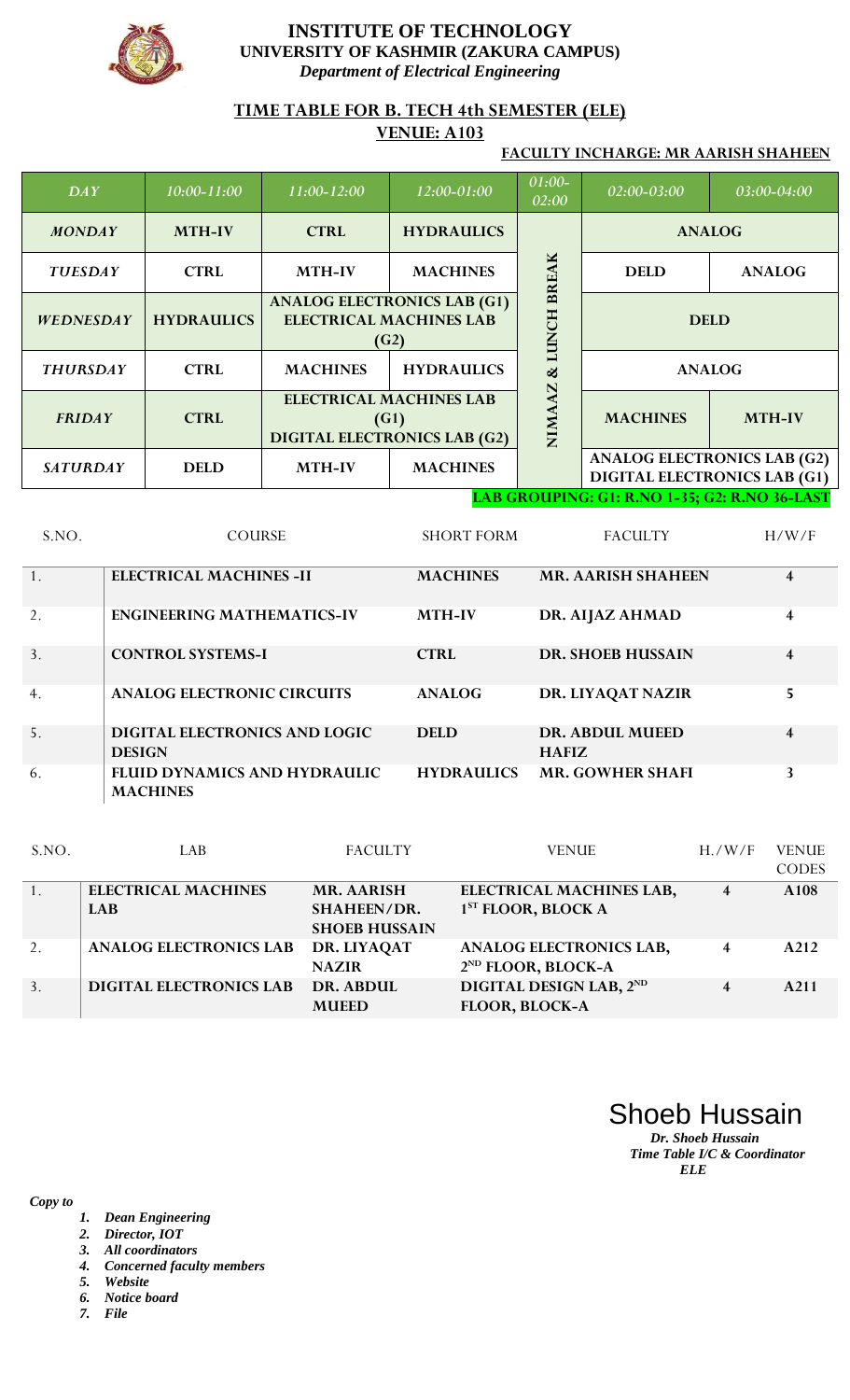

# **TIME TABLE FOR B.TECH. 6TH SEMESTER (ELE)**

### **VENUE: B209**

| <b>FACULTY INCHARGE: MR MALIK YOUNIS</b> |                 |              |                |                 |                                                                          |                |  |
|------------------------------------------|-----------------|--------------|----------------|-----------------|--------------------------------------------------------------------------|----------------|--|
| DAY                                      | $10:00 - 11:00$ | 11:00-12:00  | 12:00-01:00    | 01:00-<br>02:00 | 02:00-03:00                                                              | 03:00-04:00    |  |
| <b>MONDAY</b>                            | <b>PE</b>       | <b>PS-II</b> | <b>EMI</b>     |                 | <b>POWER ELECTRONICS LAB (G1) &amp;</b><br><b>POWER SYSTEM LAB (G2)</b>  |                |  |
| <b>TUESDAY</b>                           | <b>COMM</b>     | <b>PS-II</b> | <b>PE</b>      | <b>BREAK</b>    | <b>POWER SYSTEM LAB (G1) &amp;</b><br><b>COMMUNICATION LAB (G2)</b>      |                |  |
| <b>WEDNESDAY</b>                         | <b>EMI</b>      | <b>PS-II</b> | <b>LIBRARY</b> | Š               | <b>COMMUNICATION LAB (G1) &amp;</b><br><b>POWER ELECTRONICS LAB (G2)</b> |                |  |
| <b>THURSDAY</b>                          | <b>PE</b>       | <b>COMM</b>  | <b>NCES</b>    | ಹ               | <b>SEMINAR</b>                                                           |                |  |
| <b>FRIDAY</b>                            |                 | <b>NCES</b>  | <b>COMM</b>    | <b>NIMA</b>     | <b>PS-II</b>                                                             | <b>EMI</b>     |  |
| <b>SATURDAY</b>                          | <b>PE</b>       | <b>NCES</b>  | EMI            |                 | <b>COMM</b>                                                              | <b>LIBRARY</b> |  |

#### **LAB GROUPING: G1: R.NO 1-35; G2: R.NO 36-LAST**

| S.NO | <b>COURSE</b>                                                  | <b>SHORT FORM</b> | <b>FACULTY</b>                               | H/W/F |
|------|----------------------------------------------------------------|-------------------|----------------------------------------------|-------|
|      | <b>POWER SYSTEMS-II</b>                                        | <b>PS-II</b>      | <b>MR. MALIK YOUNIS</b>                      | 4     |
| 2.   | <b>POWER ELECTRONICS</b>                                       | PE                | DR. IKHLAQ HUSSAIN                           | 4     |
| 3.   | NON-CONVENTIONAL ENERGY SOURCES                                | <b>NCES</b>       | <b>MR. UBAID QURESHI/</b><br><b>MS. SABA</b> | 4     |
| 4.   | <b>ELECTRONIC MEASUREMENTS &amp;</b><br><b>INSTRUMENTATION</b> | EMI               | <b>MS. NADIA</b>                             | 4     |
| 5.   | <b>COMMUNICATION SYSTEMS</b>                                   | <b>COMM</b>       | <b>MS. SAMIA</b>                             |       |
|      |                                                                |                   |                                              |       |

| S.NO. | LAB                      | <b>FACULTY</b>      | <b>VENUE</b>                     | H/W/F          | <b>VENUE</b>     |
|-------|--------------------------|---------------------|----------------------------------|----------------|------------------|
|       |                          |                     |                                  |                | <b>CODES</b>     |
|       | <b>SEMINAR</b>           | DR. SHOEB           | <b>BLOCK A, FIRST FLOOR, OLD</b> | $\overline{2}$ | <b>B209</b>      |
|       |                          | <b>HUSSAIN</b>      | <b>LECTURE HALL</b>              |                |                  |
|       | <b>POWER SYSTEM LAB</b>  | <b>MR. MALIK</b>    | POWER SYSTEM ANALYSIS LAB, 1ST   | 4              | A <sub>107</sub> |
|       |                          | YOUNIS/             | <b>FLOOR, BLOCK A</b>            |                |                  |
|       | <b>POWER ELECTRONICS</b> | DR. IKHLAQ/         | POWER ELECTRONICS LAB, 1ST       | 4              | A112             |
|       | <b>LAB</b>               | <b>MS. SHAMIKHA</b> | <b>FLOOR, BLOCK A</b>            |                |                  |
| 4.    | <b>COMMUNICATION LAB</b> | <b>MS. SAMIYA</b>   | <b>COMMUNICATION LAB, 2ND</b>    | 4              | A207             |
|       |                          |                     | <b>FLOOR, BLOCK A</b>            |                |                  |

Shoeb Hussain

*Dr. Shoeb Hussain Time Table I/C & Coordinator ELE*

- *1. Dean Engineering*
- *2. Director, IOT*
- *3. All coordinators*
- *4. Concerned faculty members*
- *5. Website*
- *6. Notice board*
- *7. File*